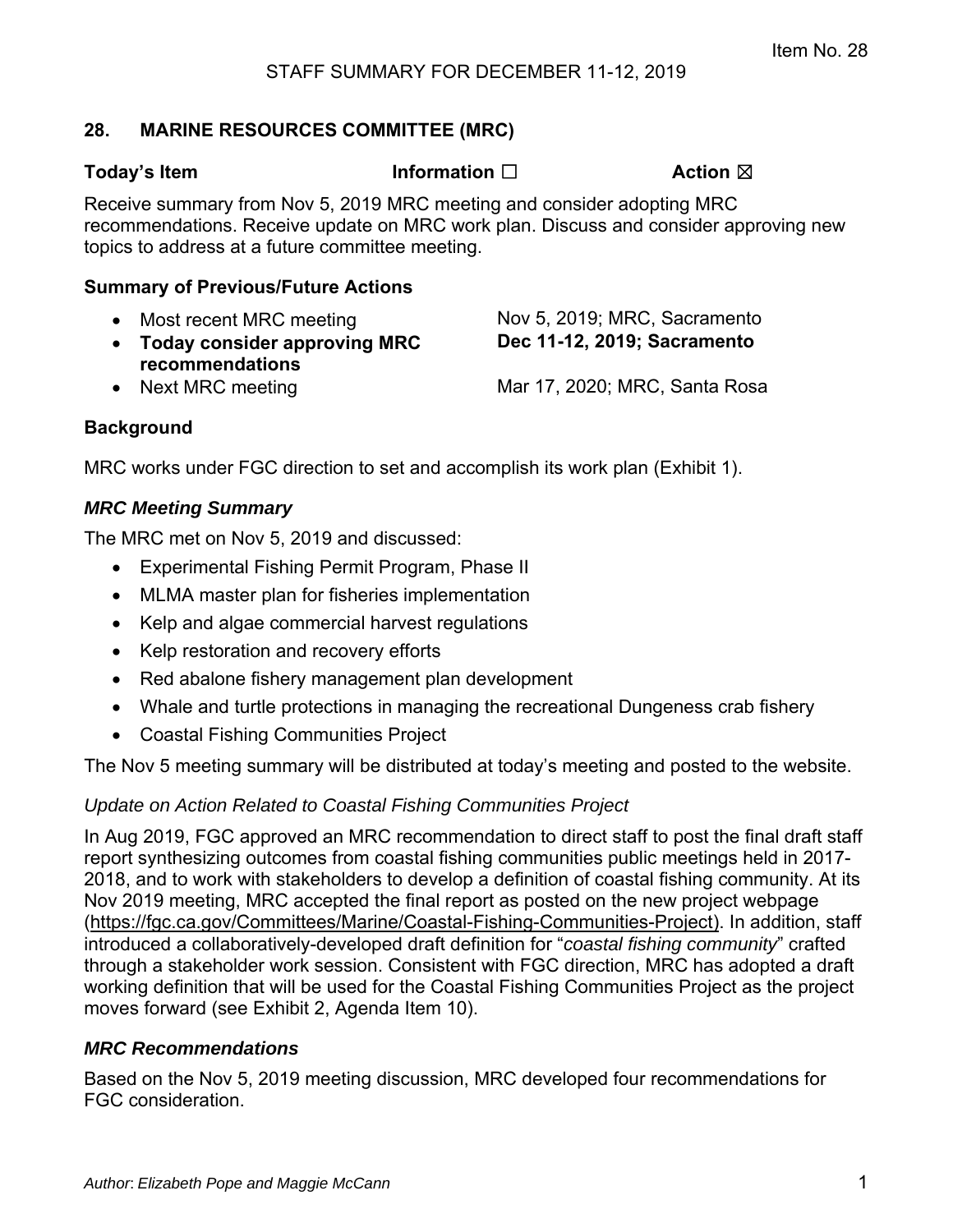- 1. *Marine Life Management Act (MLMA) master plan implementation:* (a) Support the species prioritization as developed by DFW and moving forward to the next steps in the process; (b) encourage DFW to complete ecological risk assessment (ERA) analyses [the second analytical tool used to inform prioritization] for the remaining invertebrate fisheries as soon as feasible to integrate into prioritization; and (c) schedule a discussion about the species prioritization list at the Dec 2019 FGC meeting under the DFW Marine Region update. *(Due to time-sensitive considerations for actions related to this recommendation, President Sklar, under his authority, approved the addition of this topic to the Dec 2019 meeting – see Agenda Item 32, this meeting.)*
- 2. *Commercial kelp and algae harvest management*: Schedule the commercial kelp and algae harvest management rulemaking for notice in Jun 2020 and potential adoption in Aug, to be preceded by DFW presentation of detailed proposals to the Tribal Committee and MRC in Jan and Mar 2020, respectively.
- 3. *Recreational Dungeness crab:* (a) Request that DFW return to FGC at its Dec 2019 meeting with a suite of options for whale and turtle protections to be analyzed for potential regulatory actions that may include part or all of the fishery management proposals DFW presented to MRC; and (b) support scheduling a rulemaking on a timeline commencing with notice in Apr 2020. *(Due to time-sensitive considerations for actions related to this recommendation, President Sklar, under his authority, approved the addition of this topic to the Dec 2019 meeting – see Agenda Item 30, this meeting.)*
- 4. *Future agenda items:* Remove the referred subject of "commercial fisheries not under Commission authority" from the MRC work plan, based upon follow up with stakeholders and commercial fishing representatives.

## **Significant Public Comments (N/A)**

#### **Recommendation**

*FGC staff:*Approve MRC recommendations 2 and 4 under this agenda item; consider recommendation 1 under Agenda Item 32 (this meeting); and consider recommendation 3 under Agenda Item 30 (this meeting).

#### **Exhibits**

- 1. [MRC work plan,](#page-2-0) updated Nov 27, 2019
- 2. WRC meeting summary for Nov 5, 2019 (to be posted no later than Dec 12, 2019)

#### **Motion/Direction**

Moved by **EXECUTE:** And seconded by **EXECUTE:** that the Commission approves recommendation #2, concerning commercial kelp and algae harvest management, and recommendation #4, concerning removal of a referred topic from the committee work plan, from the November 5, 2019 Marine Resources Committee meeting as proposed.

#### **OR**

Moved by \_\_\_\_\_\_\_\_\_\_\_\_\_\_\_\_\_\_\_\_ and seconded by \_\_\_\_\_\_\_\_\_\_\_\_\_\_\_\_\_that the Commission approves recommendation #2 and #4 from the November 5, 2019 Marine Resources Committee meeting as proposed, except **a**